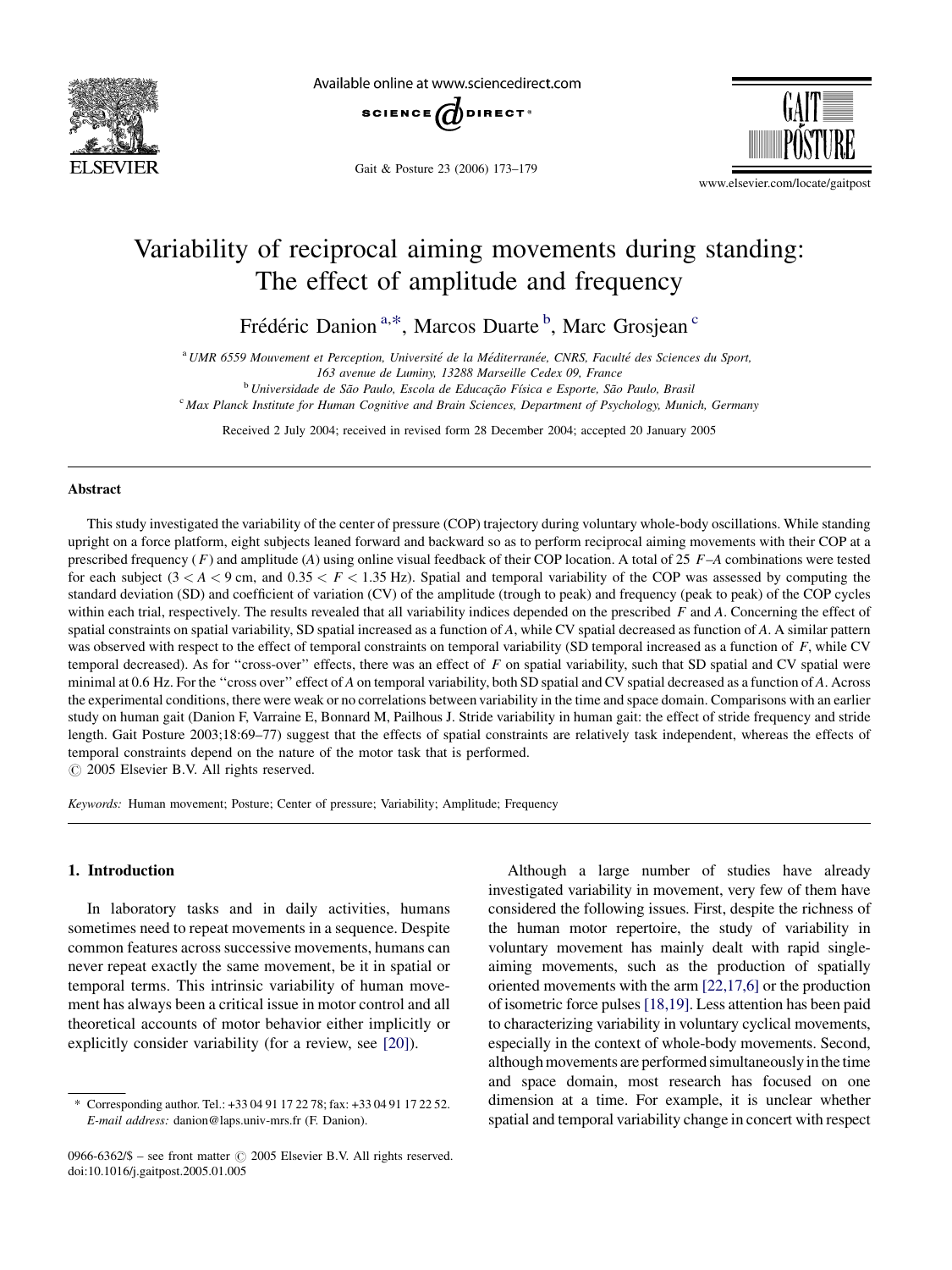to various movement parameters. Third, very few studies have manipulated simultaneously spatial and temporal constraints. Therefore, the possibility that temporal constraints affect spatial variability or that spatial constraints affect temporal variability has been poorly investigated.

In a recent study, Danion et al. [\[5\]](#page-6-0) investigated the variability of a cyclical whole-body movement: human gait. Specifically, they assessed the spatial and temporal variability of the stride with respect to changes in stride length and stride frequency. The results of that study showed that: (1) spatial and temporal variability tended to increase in concert with respect to stride parameters; (2) stride variability was minimal at 1 Hz; and (3) stride variability decreased with larger strides. However, because the human motor repertoire is rather large, it is unclear whether these results (i.e., obtained for gait) would generalize to other whole-body movements. The main goal of the present study was to examine whether a similar pattern of results would also be obtained in a postural task. The use of a postural task seemed adequate for the following reasons. First, during upright posture, body sway is a typical example of oscillatory whole-body movements. Second, the ability to maintain balance during upright posture is a vital function for humans [\[27\].](#page-6-0) Third, the measurement of postural aiming movements using visual feedback of the center of pressure (COP) location, as will be examined in the present study (see below for details), is a common tool in the rehabilitation of patients with impaired balance [\[24,10,11,21,1,7\]](#page-6-0) as well as in theoretical studies [\[8,14\].](#page-6-0) Finally, studies of postural sway have formed the experimental basis for several theories of postural stabilization [\[3,27,28,13,12,15\].](#page-6-0)

The impetus for exploring variability in a postural task was based on an earlier study by Danion et al. [\[4\]](#page-6-0) in which subjects performed reciprocal-pointing movements during upright posture. In that study, they determined how fast and accurate people could displace their COP location using online visual feedback. The results showed that for a given COP movement amplitude, movement time increased in a linear fashion with increases in the index of difficulty of the movement (i.e., with decreases in target size, see [\[9\]](#page-6-0)). There was also the presence of a scaling effect on movement time in that the slope of the linear functions tended to increase with decreases in movement amplitude. In other words, it seemed that subjects had more difficulty in controlling small as opposed to large COP movements.

In the present study, a task in which COP movements were spatially and temporally constrained was employed. Subjects were asked to perform COP movements at a prescribed frequency and amplitude. With respect to the effect of amplitude and frequency on COP variability, the following hypotheses were formulated. First, if small COP movements are more difficult to control (cf. [\[4\]](#page-6-0)), (relative) spatial variability should decrease as a function of movement amplitude. Second, if spatial and temporal variability co-vary in the same way as in human gait [\[5\]](#page-6-0), temporal variability should also decrease as a function of movement amplitude. Third, Danion and colleagues previously showed that stride variability was minimal at 1 Hz [\[5\]](#page-6-0) and proposed that this frequency was optimal because it corresponds to the ''resonance frequency'' at which the amount of energy needed to sustain the oscillation of the lower limbs is minimal. It was hypothesized that if a resonance frequency exists for the whole body during postural oscillations, movement variability should be minimal at this frequency. Given the larger inertia of the whole body (as compared to the lower limbs), this optimal frequency was expected to be below 1 Hz in the present task.

# 2. Method

# 2.1. Subjects

Eight subjects participated in this experiment, 5 men and 3 women. The mean subject age, height, and mass, were  $28.5 \pm 6.7$  year,  $174 \pm 10$  cm,  $66.8 \pm 14.5$  kg, respectively. Their mean foot length was  $25.3 \pm 1.7$  cm. None of the subjects had any known history of postural or skeletal disorders. All subjects gave informed consent according to the procedures approved by the Compliance Office of the Pennsylvania State University.

#### 2.2. Set-up

The COP location was recorded and displayed with LabView (LabView 5.1, National Instruments Corporation, Dallas, TX, USA). The three force components ( $F_x$ ,  $F_y$  and  $F<sub>z</sub>$  with x, y, and z being the anterior–posterior, medial– lateral, and vertical directions, respectively) and the three moment components  $(M_x, M_y, \text{ and } M_z)$  were acquired from a  $40 \text{ cm} \times 60 \text{ cm}$  force platform (model 4060S Bertec Inc., Worthington, OH, USA). The coordinates of the COP location were computed using  $COP_x = -M_y/F_z$  and  $COP_y = M_x/F_z$ . The acquisition of COP location was performed using a personal computer (Pentium II, 450 MHz, Gateway 2000 Inc., N. Sioux City, USA) with a 12 bit A/D board (model AT-MIO-64E-3, National Instruments Corporation). The sampling frequency was 50 Hz.

## 2.3. Procedure

Given that one of the goals of this study was to compare the present results to those obtained in a previous study on gait [\[5\],](#page-6-0) the design and procedure was based, to a large extent, on those used in that study. The experiment began with two control trials of 30 s each. These trials were performed in order to position the targets during the aiming task (for the use of a similar procedure, see [\[4\]\)](#page-6-0). The first trial was used to determine the preferred COP location during quiet standing. The second trial was used to establish the maximal range of COP displacement available along the anterior–posterior (a–p) axis. Subjects were able to reach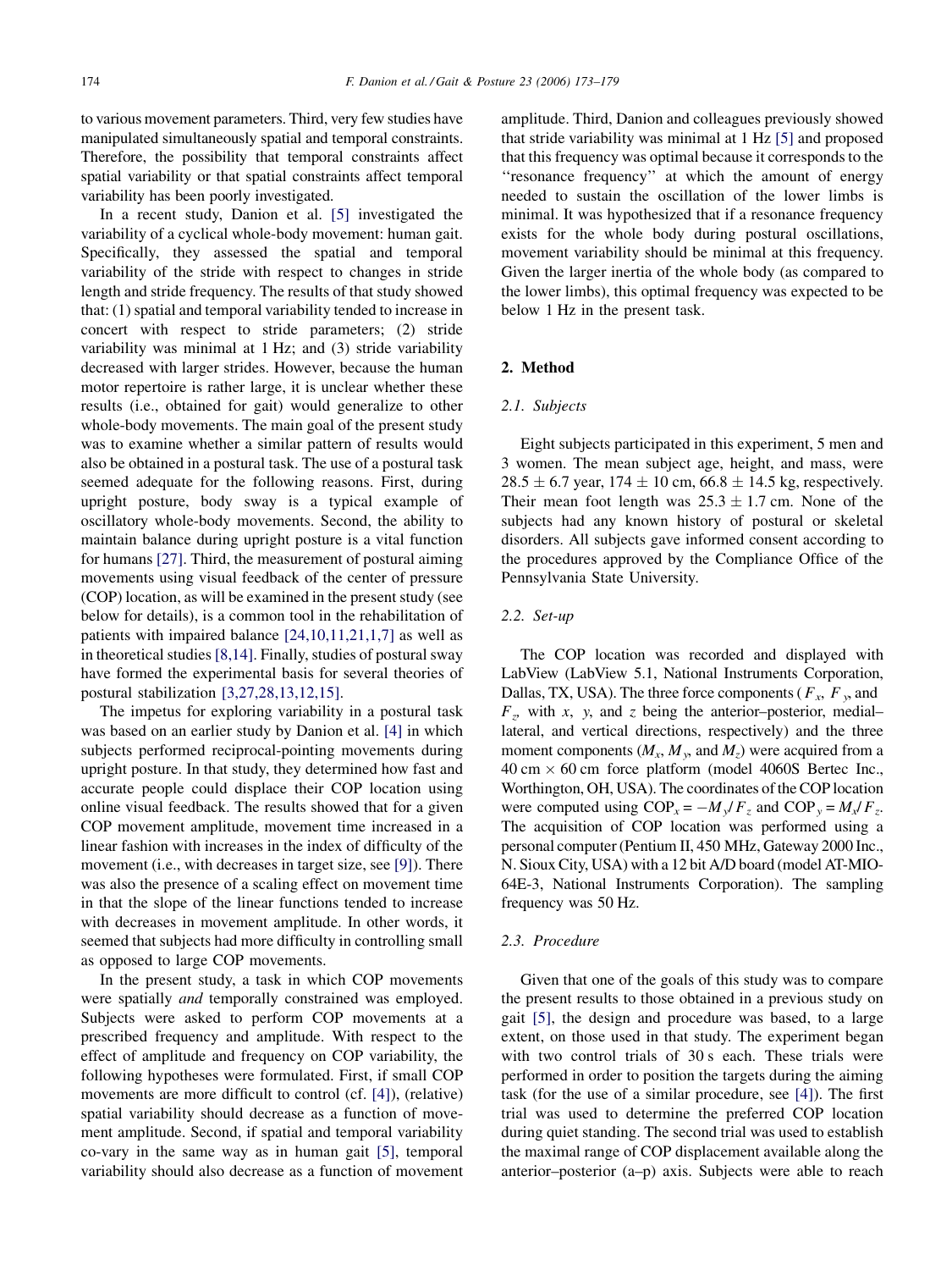$10.6 \pm 1.5$  cm forward and  $6.5 \pm 1.2$  cm backward without falling. Due to these asymmetries (already reported in [\[10,4\]\)](#page-6-0), the targets were positioned 2/3 forward and 1/3 backward with respect to the preferred COP location during quiet standing.

After the completion of the control trials, subjects switched to the main part of the experiment: the reciprocal aiming task. In each trial, subjects were asked to displace their COP at a given frequency  $(F)$  and amplitude  $(A)$ . Five A's  $(3, 4.5, 6, 7.5,$  and  $9 \text{ cm})$  were crossed with five F's (0.35, 0.60, 0.85, 1.10 and 1.35 Hz). The changes in A and F were of rather comparable magnitude across conditions  $(3 \text{ cm} \times 3 \text{ cm} = 9 \text{ cm} \text{ and } 0.35 \text{ Hz} \times 3.8 \text{ Hz} = 1.35 \text{ Hz}$ . All subjects performed one trial at each of the F–A combinations (i.e., 25 trials in total). The order of the  $F-A$ combinations was randomized for each subject. Online visual feedback of COP location along the a–p axis was displayed as a cursor on a monitor adjusted at the subjects' head height. The prescribed A was given by two targets displayed on the screen as two lines perpendicular to the a–p axis. The prescribed  $F$  was given by the beep of a metronome. Subjects were instructed to keep time to the metronome by making the maximal excursion of their COP coincide with the beep. About twenty minutes before the experiment, a training session with varying  $\vec{A}$ 's and  $\vec{F}$ 's (10) trials randomly selected from the 25 possible F–A

combinations) was performed until the subjects felt comfortable with the task. At the beginning of each trial, subjects were given some time (about 10–15 s) in order to adjust their movement to the required amplitude and frequency. When their movement was stabilized, the experimenter started the data acquisition that lasted 30 s.

# 2.4. Data processing

The COP signal was first low-pass filtered with a fourth order Butterworth filter (zero-phase lag) using a 4 Hz cutoff frequency since most of the power of the signal was below 2 Hz (for a review, see [\[26\]](#page-6-0)). Then, using an automatic procedure, each trial was segmented into cycles. Each COP cycle was characterized by two parameters: its amplitude and frequency. The method used to segment each trial, and to compute amplitude and frequency is illustrated in Fig. 1. For each trial, the within-subject spatial (i.e., amplitude) and temporal (i.e., frequency) variability was calculated over all the available cycles (10  $\leq$  N  $\leq$  40). Within-subject variability was then expressed in absolute and relative units. Standard deviations (SD) were used for the absolute units, while coefficients of variation (CV = SD/mean, expressed in percent in the following) were used for the relative units. Thus, a total of four dependent variables were extracted from each trial: SD spatial, SD temporal, CV spatial, and CV temporal.



Fig. 1. Data processing of the COP location signal. The top panel presents the anterior–posterior displacement of the COP as a function of time. During this representative trial, the subject was instructed to move his COP back and forth between two targets (illustrated by the dashed lines) distant by 6 cm, while maintaining COP oscillations at a frequency of  $0.6$  Hz. The lower panel illustrates how each cycle was processed. The duration of each cycle (T) was defined as the time interval between two successive peaks (i.e., extreme forward positions). The frequency of each cycle was defined as  $1/T$ . The amplitude of each cycle was computed as the distance between the initial position and the extreme backward position.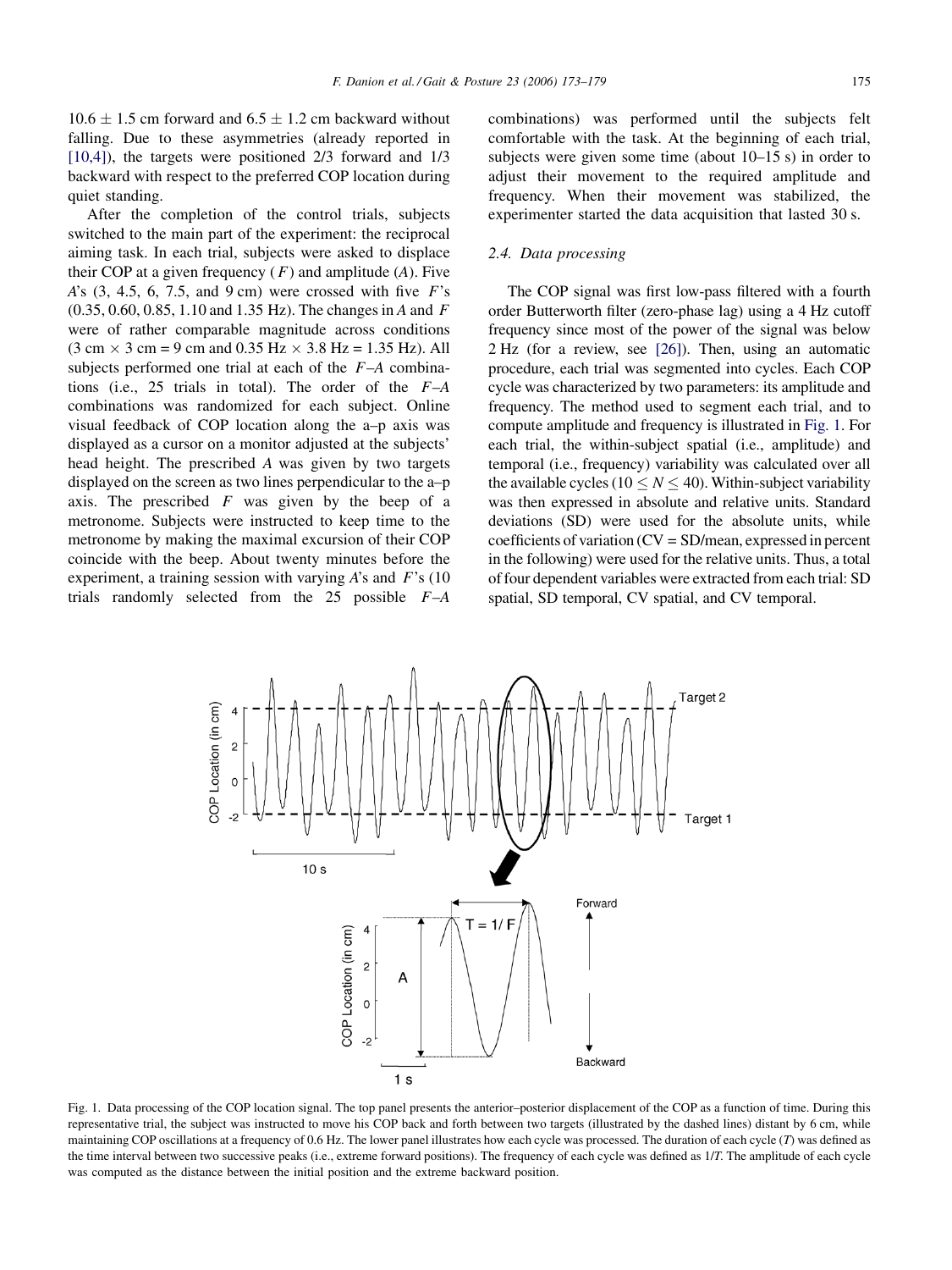<span id="page-3-0"></span>

Fig. 2. Variability of COP movements as a function of COP frequency and COP amplitude. Data are averaged across experimental conditions. The effect of COP amplitude (A, C) and frequency (B, D) are presented on separate columns (left and right, respectively). Variability is either expressed by the standard deviation (SD, top row) or by the coefficient of variation (CV, bottom row). SD's are expressed in Hertz for COP frequency, and in decimeters for COP amplitude (decimeters were preferred because they allowed a single axis). The error bars represent the standard deviation across the five experimental conditions. Stars indicate when a significant main effect was observed  $\binom{*}{p} < 0.05$ ,  $^{**}p < 0.01$ ,  $^{***}p < 0.001$ ).

#### 2.5. Statistical analysis

Two types of statistical analysis were performed. First, the overall effects of COP amplitude (AMP) and frequency (FREQ) on spatial and temporal variability were assessed. This was achieved by employing two-way repeatedmeasures ANOVAs with AMP and FREQ as within-subject factors (5 levels each). Post-hoc Newman–Keuls analyses were used whenever necessary. Given that SD's and CVs are often not normally distributed, they were logarithmic transformed before being submitted to the ANOVAs. Second, in order to assess whether spatial and temporal variability followed the same pattern with respect to changes in COP parameters, a linear regression analysis across the 25 experimental conditions was performed. The group means were used for this analysis. For all statistical tests, the threshold of significance was set to 0.05.

# 3. Results

Over all the 25 experimental conditions, the group mean of COP frequency never differed by more than 1% of the intended value. In contrast, the group mean COP amplitudes were consistently larger than the intended values by about 1 cm in all experimental conditions (1.01 cm  $\pm$  0.22 cm). Collapsed across the five frequencies, effective COP amplitudes  $(\pm 1 \text{ SD}$  computed across frequency) were  $4.00 \pm 0.18$ ,  $5.48 \pm 0.17$ ,  $7.09 \pm 0.33$ ,  $8.48 \pm 0.21$ , and  $9.99 \pm 0.24$  cm (instead of the prescribed amplitudes of 3, 4.5, 6, 7.5 and 9 cm, respectively).

## 3.1. Spatial variability of COP movements

Spatial variability depended largely upon the experimental conditions (see black squares in Fig. 2). The two-way ANOVA performed on absolute variability showed a main effect of AMP  $[F(4,28) = 11.39, p < 0.001]$ . This effect was related to an increase in variability with increases in amplitude (see black squares in Fig. 2A). However, when spatial variability was expressed in relative units, the effect of AMP was reversed  $[ F(4,28) = 34.93, p < 0.001 ]$ . That is, fluctuations in COP were reduced for larger amplitudes (see black squares in Fig. 2C). As for the effect of temporal constraints, the analysis of both absolute and relative variability showed a main effect of FREQ [all  $F(4,28)$ ] values  $> 3.55$ , all *p*-values  $< 0.05$ ], reflecting a tendency to be minimal at the intermediate frequencies (see black squares in Fig. 2B and D). Post-hoc analyses revealed that absolute variability was smaller at 0.35, 0.60, 0.85, and 1.10 Hz than at 1.35 Hz, and that relative variability at 0.60 and 0.85 Hz was smaller than at 1.35 Hz (all  $p$ values  $< 0.05$ ). Whether variability was expressed in absolute or relative units, no significant interactions between FREQ and AMP were obtained [all  $F(16,112)$ ] values  $< 0.65$ , all *p*-values  $> 0.05$ ].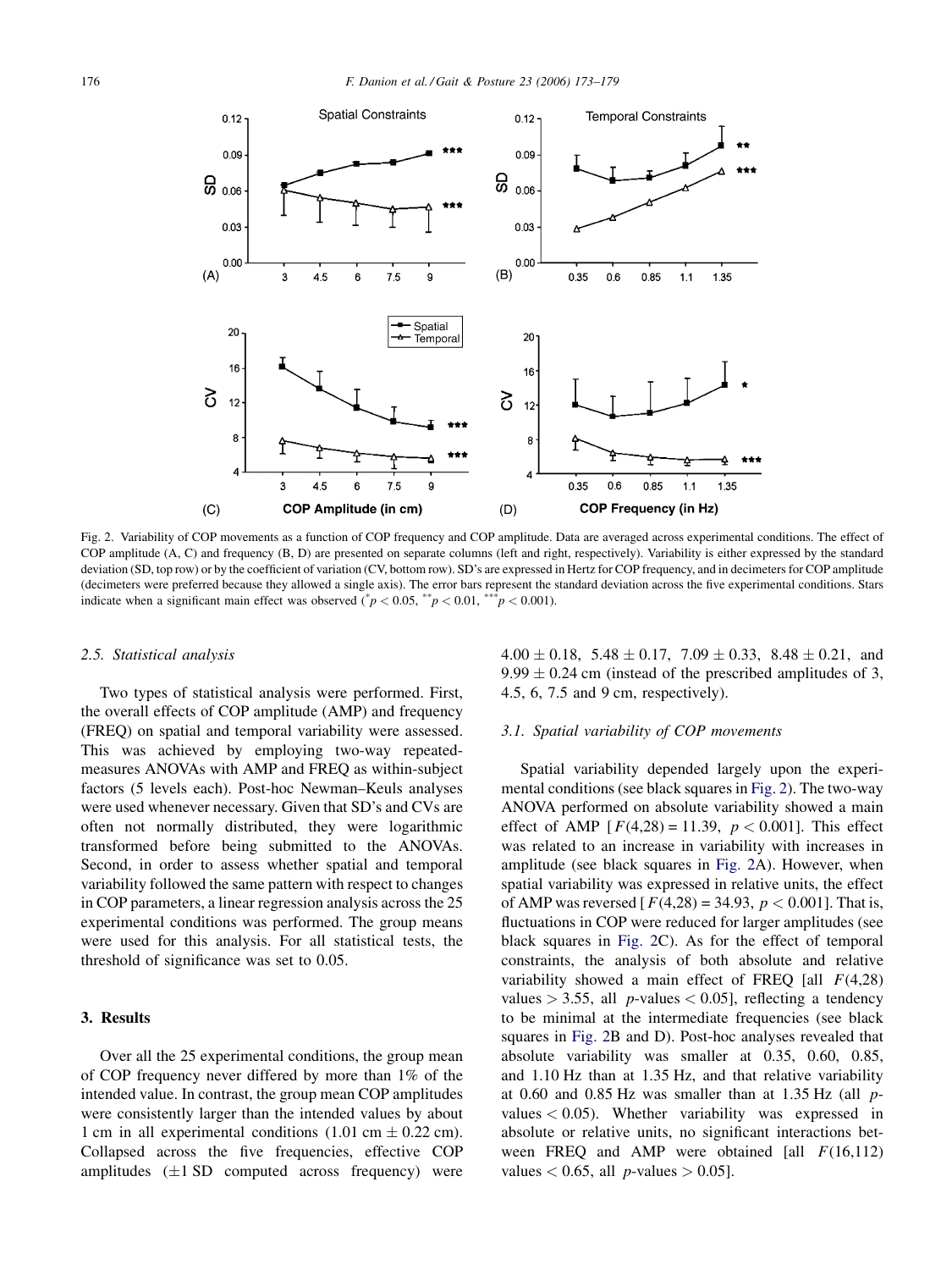## 3.2. Temporal variability of COP movements

Temporal variability also depended largely upon the experimental conditions (see hollow triangles in [Fig. 2](#page-3-0)). The two-way ANOVA conducted on absolute and relative temporal variability revealed a main effect of AMP [all  $F(4,28)$  values  $> 7.51$ , all p-values  $< 0.001$ ]. In both cases, fluctuations in time were smaller for larger movements (see hollow triangles in [Fig. 2A](#page-3-0) and C). There were also effects of FREQ, however the nature of those effects was different for variability expressed in absolute and relative units. Indeed, when expressed in Hz, variability increased as a function of FREQ  $[F(4,28) = 49.84, p < 0.001$ ; see hollow triangles in [Fig. 2B](#page-3-0)]. In contrast, when expressed in percent, variability decreased as a function of FREQ  $[F(4,28) = 11.84]$ ,  $p < 0.001$ ; see hollow triangles in [Fig. 2](#page-3-0)D]. As was the case for spatial variability, there were no significant interactions between FREQ and AMP [all  $F(16,112)$  values  $< 0.69$ , all  $p$ -values  $> 0.05$ ].

## 3.3. Relationship between spatial and temporal variability

Changes in temporal and spatial variability were observed across the 25 experimental conditions. It was therefore assessed whether those changes tended to increase (or decrease) in concert. Data averaged across subjects are presented in Fig. 3. Overall, very weak correlations were found between temporal and spatial variability. An analysis of absolute variability showed no significant correlation between temporal and spatial SD's  $(R = 0.294; p > 0.05)$ . For CVs, the coefficient of correlation was higher, and it just reached significance  $(R = 0.425; p = 0.04)$ . Additional analyses performed at the subject level showed that Rvalues only reached significance for one subject (after  $R$  to Fisher z' transformation, group  $R = 0.24 \pm 0.25$ .

Finally, as can be seen in the lower part of [Fig. 2](#page-3-0), temporal variability was overall lower than spatial variability. The average temporal CV and spatial CV across subjects and conditions were 6.4 and 12%, respectively. A paired t-test computed on the basis of the 25 mean temporal and spatial CVs showed that this difference was significant  $(t(24) = 10.31$ ;  $p < 0.001$ ). *t*-Tests performed at the individual level confirmed a similar effect for each of the 8 subjects (all  $t(24)$  values > 4.28; all p-values < 0.001).

# 4. Discussion

The goal of this study was to investigate the role of spatial and temporal constraints on COP variability during reciprocal aiming movements. Based on the present results, the following points can be made: (1) spatial and temporal constraints affect both spatial and temporal COP variability; (2) temporal and spatial COP variability are poorly correlated; and (3) relative COP temporal variability is smaller than relative COP spatial variability. In what



Fig. 3. Regression analysis between the temporal and spatial variability of COP movements. The regression is based on the mean of the group in each of the 25 experimental conditions. Variability is either expressed by the standard deviation (SD, panel A) or by the coefficient of variation (CV, panel B).

follows, each of these issues will be discussed in more detail, in particular with regard to what is known about the control of COP location in whole-body aiming tasks [\[4\]](#page-6-0) and stride variability in gait [\[5\]](#page-6-0).

#### 4.1. The effect of spatial constraints

The present set of data showed a clear effect of COP amplitude on COP variability. Except for absolute spatial variability (see below), all variability indices decreased as a function of movement amplitude. In other words, subjects tended to be more consistent when they performed larger COP movements. This phenomenon is in line with the study by Danion et al. [\[4\]](#page-6-0) in which subjects performed whole-body aiming movements at different scales with their COP. However, the novelty of the present findings is to show that larger scales do not only benefit movement consistency in the space domain, but also in the time domain. What can be the reasons leading to higher consistency of the movement at large amplitudes? One possibility is that the inherent variability of the postural control system (about 1 cm during quiet standing) is a limiting factor of performance at small scales [\[4\];](#page-6-0) at large scales, the influence of this factor should be less obvious. More generally, it is remarkable that a similar conclusion (higher consistency for large movements) was reached when the effect of stride amplitude on stride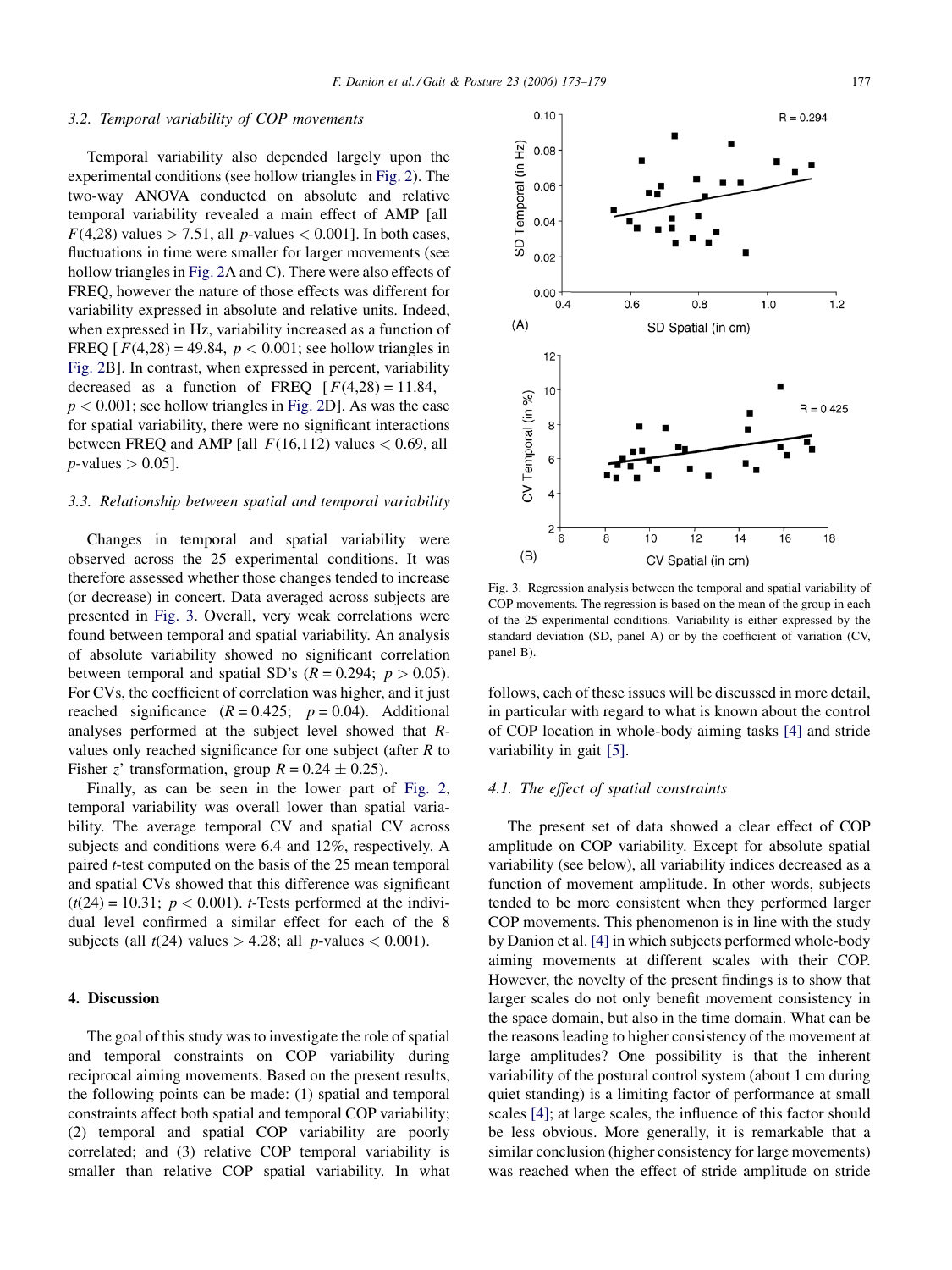variability was investigated [\[5\].](#page-6-0) The generality of this finding suggests that the effect of movement amplitude may be independent of the motor apparatus involved in the task.

At the spatial level, apparently contradictory results were observed: while absolute variability increased, relative variability decreased with movement amplitude. The fact that absolute spatial variability increased as function of movement amplitude is consistent with the study of Duarte and Zatsiorsky [\[8\].](#page-6-0) In that study, subjects were asked to maintain their COP immobile at various locations within the base of support. The results showed that COP steadiness, quantified by the COP area, increased when subjects occupied leaning postures. In other words, as in the present study, absolute COP variability increased as subjects moved away from the neutral COP location. To account for this phenomenon, Duarte and Zatsiorsky [\[8\]](#page-6-0) proposed that leaning postures are associated with higher levels of muscle activation [\[25\]](#page-6-0) which, in turn, are generally associated with higher variability in force output, and/or that humans are generally more used and adapted to the erect posture than to leaning postures. Nevertheless, subjects in the present experiment performed a dynamic task as opposed to the static task in Duarte and Zatsiorsky's study. Therefore, other factors such as inertia and difficulty in controlling the COP position at higher speeds may have also contributed to the higher variability observed at larger amplitudes. This issue aside, the fact that absolute spatial variability increased while relative spatial variability decreased is not contradictory, as it simply implies that absolute variability increases at a slower rate than COP amplitude.

# 4.2. The effect of temporal constraints

The effect of COP frequency was also demonstrated by the present study. However, this effect differed for spatial and temporal variability. At the temporal level, absolute variability was found to increase as a function of COP frequency, whereas relative variability decreased as a function of COP frequency. (A similar phenomenon was obtained with the effect of COP amplitude on spatial variability.) As before, these data imply that absolute variability increases with COP frequency, but at a slower rate than COP frequency. In any event, these contrasting patterns stress the importance of paying attention to which variability index (SD or CV) one decides to use.

In contrast with temporal variability, the effect of COP frequency on spatial variability could not be described by a monotonic function. Instead, spatial variability appeared to follow a U-shaped function of COP frequency, with maximal steadiness at 0.6 Hz. This observation is consistent with the hypothesis formulated in the Introduction. Indeed, it had been expected that COP variability would be reduced for COP oscillations close to the resonance frequency of the postural system. Could 0.6 Hz correspond to the resonance frequency of the postural system in the present task? This could be the case. Indeed, it has been shown that when

subjects behave like an inverted pendulum by oscillating voluntarily around the ankle, the resonance frequency of the postural system is close to 0.5 Hz [\[16\];](#page-6-0) note that the closest frequency to this value in the current design was 0.6 Hz. This observation suggests that the subjects in this experiment may have performed the task by using such a strategy. However, given that the kinematics of the lower limbs was not recorded, further data collection will be needed to address this issue.

## 4.3. Movement variability in gait and posture

One motivation for the present study was to investigate whether earlier results obtained for stride variability [\[5\]](#page-6-0) would generalize to other motor activities such as postural control. The following similarities between both types of motor tasks were observed: (1) temporal and spatial constraints had an effect on temporal and spatial variability; (2) movement variability was reduced under large amplitudes; (3) the effect of spatial and temporal constraints were independent; and (4) spatial variability was greater than temporal variability. Despite these numerous similarities, several major differences were also observed. First, spatial and temporal variability were poorly correlated in the postural task, whereas they were significantly correlated in the locomotion task. Second, in the postural task, the effect of temporal constraints were distinct for spatial and temporal variability (see panels B and C of [Fig. 2\)](#page-3-0), while they were identical in the locomotion task (both types of variability were minimal at a specific frequency). Overall, this comparison suggests that temporal and spatial constraints are both crucial parameters, however the effects of spatial constraints appear to be relatively task independent, whereas the effects of temporal constraints depend on the nature of the motor task performed.

What could be the reason(s) underlying the slightly different patterns of temporal and spatial variability in postural and locomotion tasks? One possibility could relate to differences in mechanical factors. During walking, most of the mechanical energy is provided by the kinetic energy stored in the upper body (70% of total mass, [\[2\]\)](#page-6-0). As a result, this large amount of kinetic energy acts against fluctuations in walking speed (stride frequency  $\times$  stride amplitude). That is, when stride amplitude becomes suddenly smaller, stride frequency tends to increase. In other words, large fluctuations in stride amplitude are likely to be coupled with large fluctuations in frequency (a phenomenon reported in [\[5\]](#page-6-0)). In contrast, during a postural task, such coupling would be less encouraged because, depending on the phase of the movement, kinetic energy can be very low.

## 4.4. Concluding comments

Along with the study of Danion et al. [\[5\],](#page-6-0) the present study demonstrates that the variability of reciprocal whole-body movements is strongly influenced by movement parameters